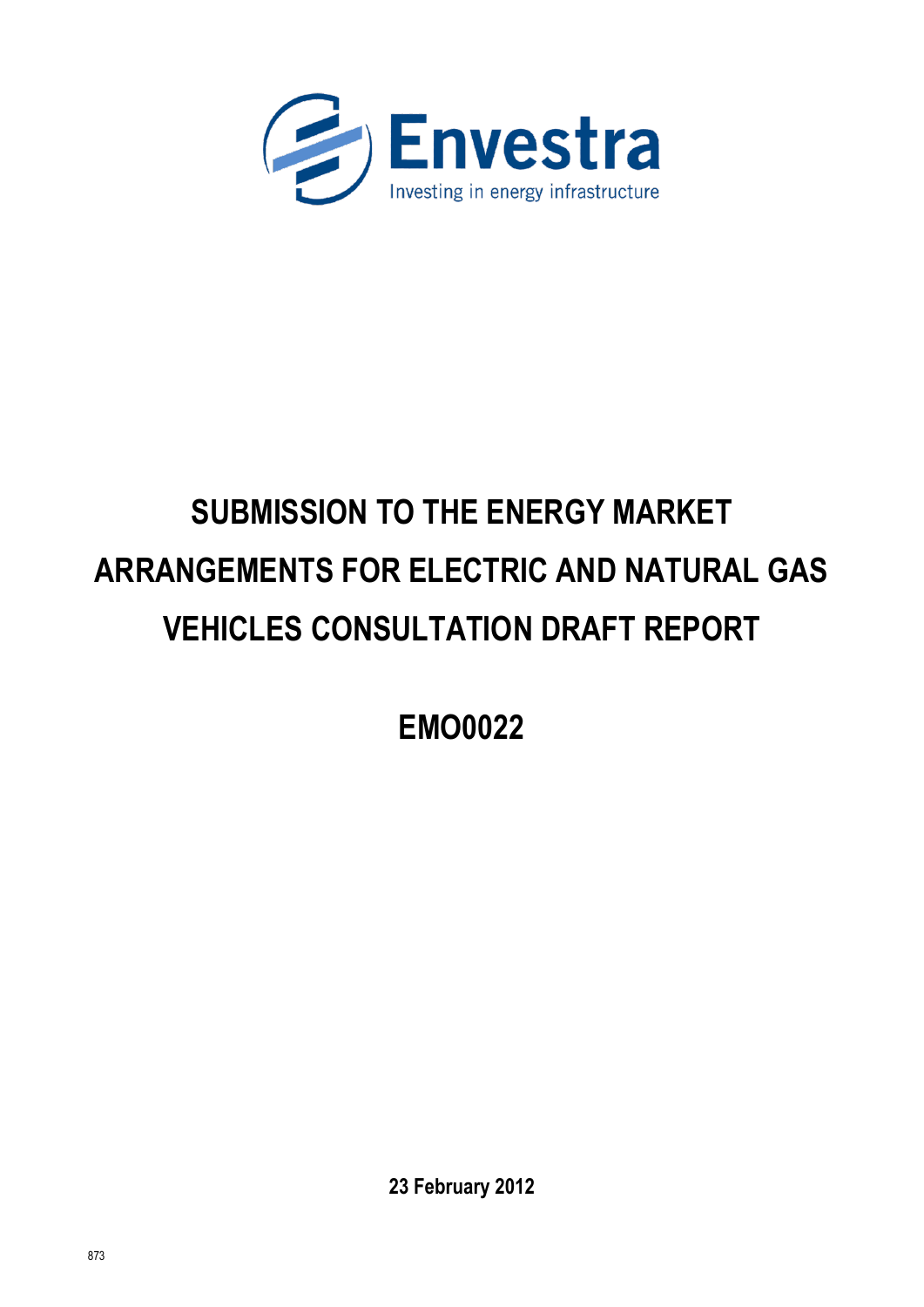# **Introduction**

Envestra is pleased to have an opportunity to comment on the Australian Energy Market Commission (AEMC) Issues Paper – Energy Market Arrangements for the Electric and Natural Gas Vehicles (**"Issues Paper"**) and commends the AEMC for preparing the paper. The design and implementation of appropriate energy market arrangements necessary to facilitate the economically efficient take up of EVs and NGVs is an important issue for Australia.

This paper provides a high level response to the issues raised. This includes specific commentary on a number of the key conclusions of the Issues Paper, as well as more general commentary on the key principles derived from the National Electricity Objective and National Gas Objective.

## **About Envestra**

Envestra is the largest listed specialist natural gas distribution company in Australia, owning over 22,000 kilometres of networks in Victoria, South Australia, Queensland, New South Wales and the Northern Territory. The Company delivers around 120 Petajoules of natural gas to over 1.1 million customers across its networks.

#### **Benefits of Natural Gas**

Whilst natural gas is a fossil fuel, it is more greenhouse efficient than coal or oil, indeed it is only half as emission intensive as black or brown coal and is the cleanest burning of all fossil fuels. It is colourless, odourless, and non-toxic.

Natural gas provides low emission energy for applications ranging from home appliances to vehicles to commercial buildings through to large industrial processes.

Natural gas is currently utilised as a low emission transportation fuel predominantly for "return to base" bus fleets.

With indigenous oil supplies in decline, given the abundance of Australia's natural gas reserves, an increasing role for natural gas as a transportation fuel has the potential to reduce the cost to Australia of oil that would otherwise be imported.

#### **Commentary on some Key Conclusions of the Issues Paper**

#### Dominant Emerging Technology

The Issues Paper "found that the take up of electric vehicles is likely to be low in the short to medium term – but by 2020 they could comprise 20 per cent of new car sales, which could rise to a possible 45 per cent of new car sales by 2030".

In regard to NGVs, on the other hand, the Issues Paper "observes that the likely take up of natural gas vehicles will be low in the long term".

Envestra"s view is that it will take some time for a reasonable level of certainty around future prospects of the two technologies to emerge, and that a fundamental conclusion of the paper, namely that electric vehicle technology will be the dominant emerging technology and that natural gas vehicles will not have great market reach, is premature. There is a high level of uncertainty today around the evolution of electric and natural gas technologies. Taking into account this uncertainty, it is inappropriate to make such a strong conclusion.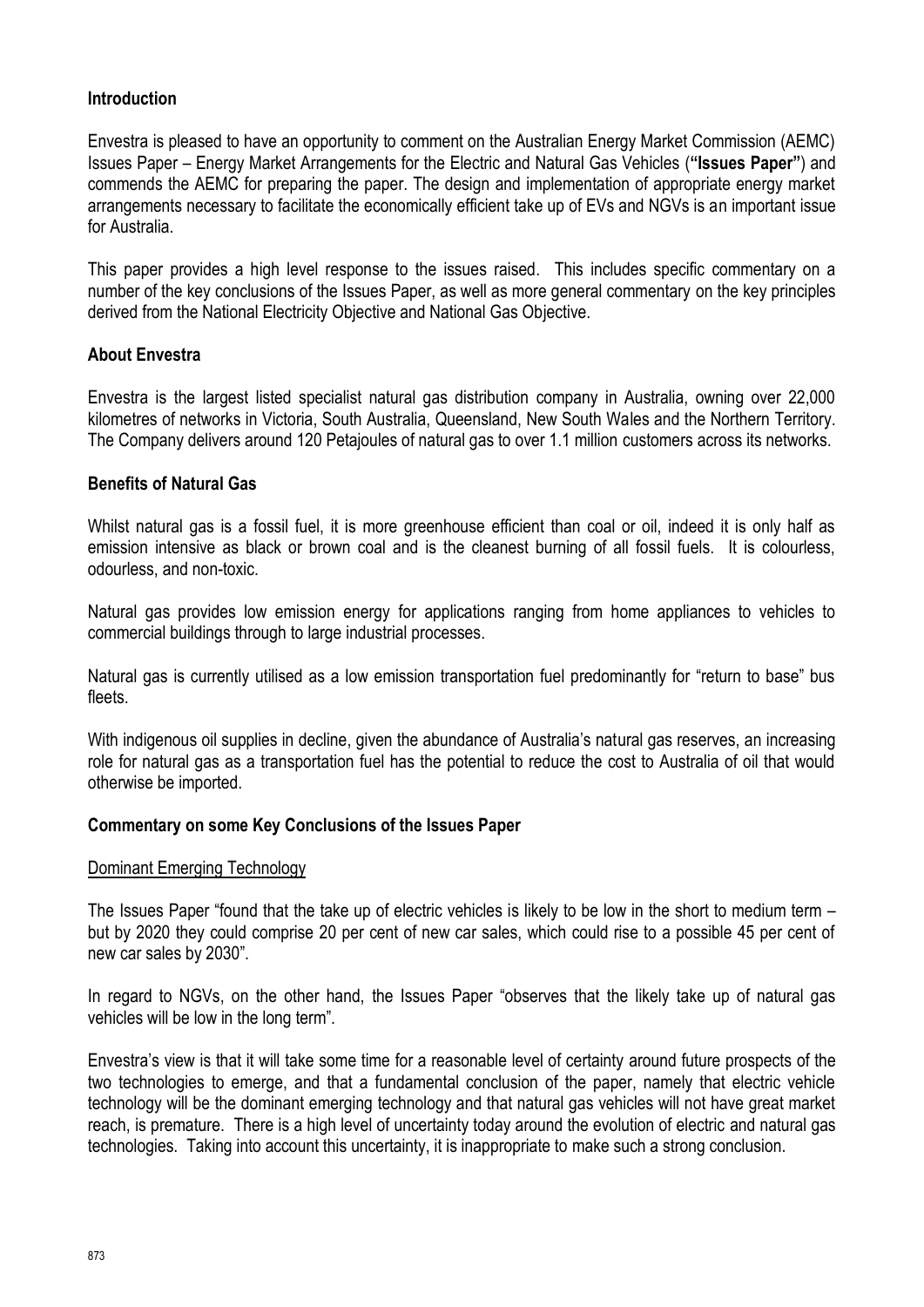Envestra"s subjective judgement is that diesel and petrol vehicles will continue to dominate market share through to 2030. Hybrid petrol electric vehicles will be the dominant form of electric vehicle, and that utilisation of natural gas vehicles will grow in selective market segments.

There is a high risk that the conclusion postulated in the paper will work to stymie development of natural gas vehicles. A more prudent approach would be to ensure that policies in place today are such that they facilitate the development of both technologies.

### Current Regulatory Arrangements

Current regulatory arrangements are not suitable to facilitate the uptake of natural gas vehicles. In Australia the natural gas vehicle sector is relatively underdeveloped. There is a requirement to undertake research to support the development and deployment of evolving technologies such as natural gas vehicle technology. To date, the current regulatory regime has not provided funding for "research and development" activities.

Ofgem has also concluded that the "building block regime" offers little incentive for research and development. It has modified the regime to provide direct incentives for research and development. There would be benefit in modifying the Australian regulatory regime to provide greater incentives for regulated businesses to innovate.

#### **Principles outlined in the Issues paper**

The Issues Paper interprets the principles of the National Electricity Objective and the National Gas Objective in the review of energy market arrangements applying to electric and natural gas vehicles, so as to seek to:

- facilitate **consumer choice** in the way they use these technologies;
- **allocate costs** to the party that causes these costs, in as much as is feasible;
- to ensure that the **security, safety and reliability** of the electricity system and the supply of natural gas is maintained; and
- **foster competition and innovation**, including innovation among business models, in the provision of services supporting these technologies.

Envestra supports the application of these principles, and considers each in turn.

## *1. Facilitate consumer choice in the way they use these technologies*

If the findings of the Issues Paper are accepted, it would be expected that consumers would experience an increasing reliance on electric vehicles and have perhaps little or no choice in regard to natural gas vehicles. Envestra"s view is that this finding is premature. The judgement that electric vehicle technology will be more successful does not seem to adequately consider the impact of a carbon tax, and is based on forecasts of rising natural gas prices. Recent experience in the United States, where gas prices are currently very low and natural gas is in surplus despite predictions of shortfall only a few years ago, illustrates the difficulty with forecasting future natural gas prices. Premature assessment of the technologies might not only end in deterministic outcomes but also effectively result in "picking winners".

Interestingly the DRET Paper of December 2011, "Strategic Framework for Alternative Transport Fuels" paper is less conclusive and predictive about the potential outcomes for electric and natural gas vehicles.

The DRET Paper provides a summary (shown below) of potential applications of various fuel types, including CNG, LNG and electricity, across different market segments. It shows that although there are common markets segments for electric and natural gas vehicles, there are also speciality market segments where one fuel is potentially going to be more dominant than the other. The table also shows that the future is likely to require a portfolio of solutions rather than just one or two fuels covering all market segments.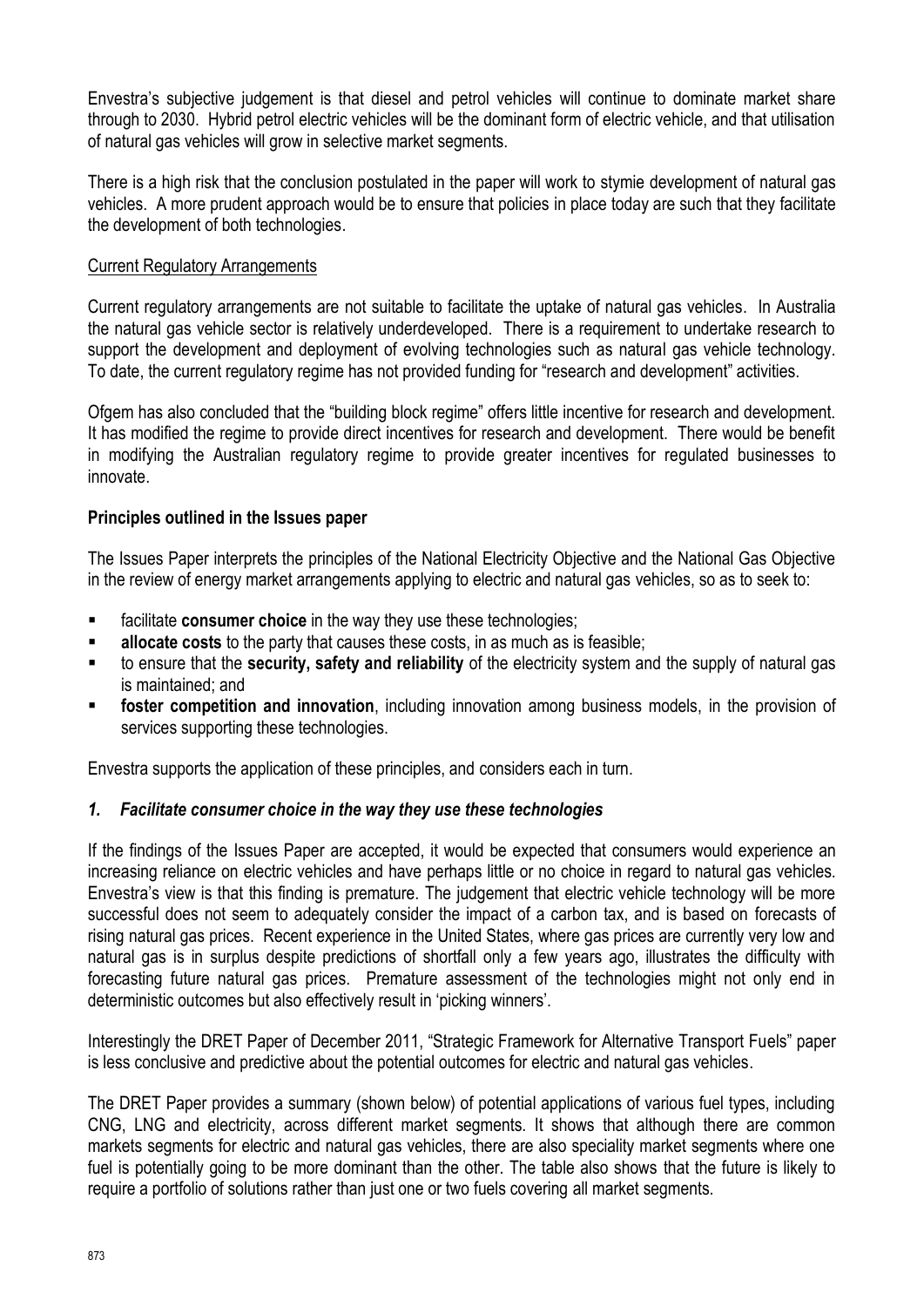| Type of fuel                              | Light<br>passenger<br>vehicles | <b>Light trucks</b> | <b>Medium</b><br>vehicles | <b>Heavy</b><br>vehicles | Rail | <b>Aviation</b>    | <b>Marine</b>      |
|-------------------------------------------|--------------------------------|---------------------|---------------------------|--------------------------|------|--------------------|--------------------|
| Petrol                                    |                                |                     |                           |                          |      |                    |                    |
| <b>Diesel</b>                             |                                |                     |                           |                          |      |                    | <b>IFO/MDO</b>     |
| Liquefied<br>petroleum gas                |                                |                     |                           |                          |      |                    |                    |
| Compressed<br>natural gas                 |                                |                     |                           |                          |      |                    |                    |
| Liquefied<br>natural<br>gas               |                                |                     |                           |                          |      |                    |                    |
| Ethanol<br>(conventional and<br>advanced) |                                |                     |                           |                          |      |                    |                    |
| Methanol                                  |                                |                     |                           |                          |      |                    |                    |
| Biobutanol                                |                                |                     |                           |                          |      |                    |                    |
| Biodiesel (FAME)                          |                                |                     |                           |                          |      |                    | In some<br>cases   |
| Advanced biofuels<br>from bio-oil         |                                |                     |                           |                          |      |                    |                    |
| Electricity                               |                                |                     |                           |                          |      |                    |                    |
| cell<br>Fuel<br>(hydrogen)                |                                |                     | buses                     |                          |      | auxillary<br>power | auxillary<br>power |
| Gas-to-liquid                             |                                |                     |                           |                          |      |                    |                    |
| Coal-to-liquid                            |                                |                     |                           |                          |      |                    |                    |
| Oil shale (shale-to-<br>liquid)           |                                |                     |                           |                          |      |                    |                    |
| <b>Dimethyl Ether</b>                     |                                |                     |                           |                          |      |                    |                    |

Table 3: Potential application of alternative transport fuels<sup>52</sup>

It is reasonable to assume that if the market does develop for electric vehicles only, outcomes in terms of (i) pricing, (ii) product and service development, and (iii) efficiencies of production and distribution will be less beneficial to consumers, than if competition existed across fuel and vehicle types.

#### *2. Allocate costs to the party that causes these costs, in as much as is feasible*

If as the Issues Paper concludes, electric vehicles develop to be the dominant emerging technology, (and natural gas vehicles experience a significantly lower market penetration), electricity consumption will increase:

"This extra consumption could lead to lower electricity retail tariffs, on average, for consumers as network and system costs are spread over a greater volume.

However, this effect could be cancelled out if electric vehicles created additional costs to the market. Cost will be affected by the impact of vehicle battery charging on peak demand and whether additional network and generation investment is needed to support that extra demand".

Given that affordability and cost allocation has become such a key energy and social issue for Australians generally, the possibility of cost increase as a result of the introduction of a new technology is a major concern. If recent experience with reverse cycle air-conditioners is any guide, and if electricity costs do increase as a result of the introduction of electric vehicles, then it is likely that the higher costs will be effectively "spread" over electricity users generally, and certain electricity users will potentially pay more when they do not own an electric vehicle.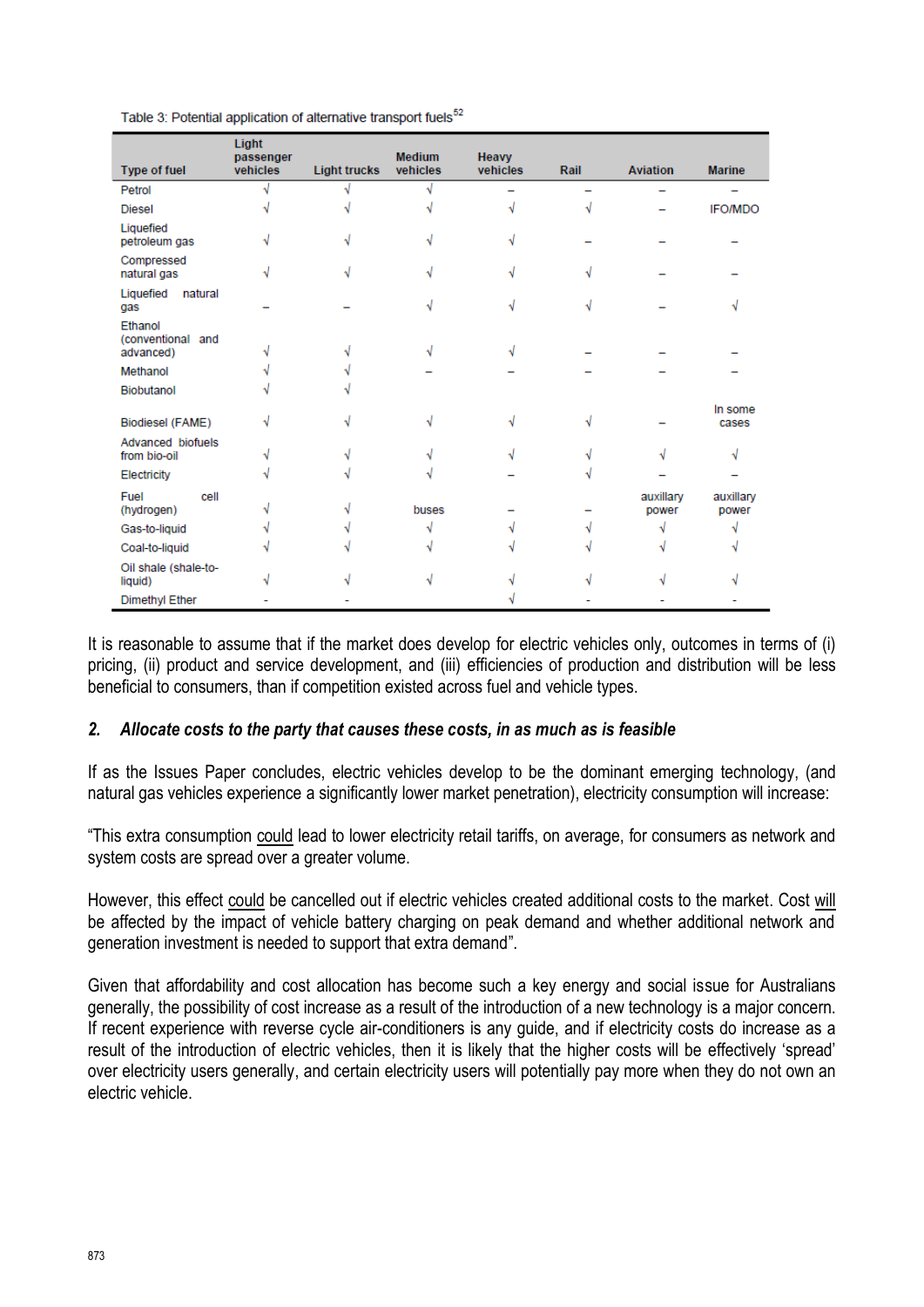# *3. To ensure that the security, safety and reliability of the electricity system and the supply of natural gas is maintained*

Australian electricity networks already experience peak electricity demand issues, in all jurisdictions, typically as a result of the impact of the increased penetration of reverse cycle air-conditioners. If managed poorly, growth in electricity demand for electric vehicles has the potential to impact the supply security provided by the electricity networks.

By way of comparison, Australia"s gas networks have not experienced equivalent issues arising from rapid growth in peak demand. Generally gas networks demonstrate superior continuity of supply characteristics. In Victoria, ESC reporting indicates that the average natural gas consumer will experience loss of supply once every 43 years, whereas in the case of electricity the average consumer will experiences two losses of supply each year. The difference in reliability of supply can be attributed to the following:

- gas lines are underground and less prone to damage from traffic accidents and natural disasters
- gas networks are not damaged from overloading events whereas power networks are susceptible
- gas networks do not totally fail in performance levels when capacity is stressed.

It would seem that the operational resilience of gas networks is a desirable characteristic for the task of supplying energy into the transport sector.

## *4. Foster competition and innovation, including innovation among business models, in the provision of services supporting these technologies.*

In Envestra"s recent Queensland and South Australian Access Arrangement Submissions to the Australian Energy Regulator for the period 2011/12 -2015/16, Envestra sought funds to support the development and deployment of emerging gas technologies, including natural gas vehicle fuel technologies. Envestra was unsuccessful in securing this funding.

The development and deployment of evolving natural gas vehicle technologies is undertaken with the goal of increasing the volumes of gas transported on the gas networks. These activities are designed to benefit the consumer, by providing choice of transportation fuels, and reducing the average price of natural gas through the transport of greater volumes, thereby providing spin-offs to the whole of the gas industry.

Other industry participants, including energy retailers, equipment manufacturers and installation and service contractors do not, and will not, undertake this activity because they have little, if any, capability or incentive to do so.

Energy retailers invest in brand positioning and also provide multiple fuels to their customers (autogas, natural gas and electricity). They are ambivalent to the consumer"s fuel choice and will only support natural gas in preference to other fuels when it is more profitable than alternatives. They have no incentive to facilitate the deployment of new technologies when other retailers could potentially benefit by securing supply to consumers who have selected vehicles utilising these new technologies.

Installation and service contractors, while dependent on continued utilisation of natural gas vehicles for work, do not have the resources or incentives necessary to undertake these deployment activities.

Original Equipment Manufacturers inevitably focus on their home markets, and are typically represented by agents in Australia. They are interested in the immediate sale of the compressor or fuel tank rather than the development of a market over the longer term.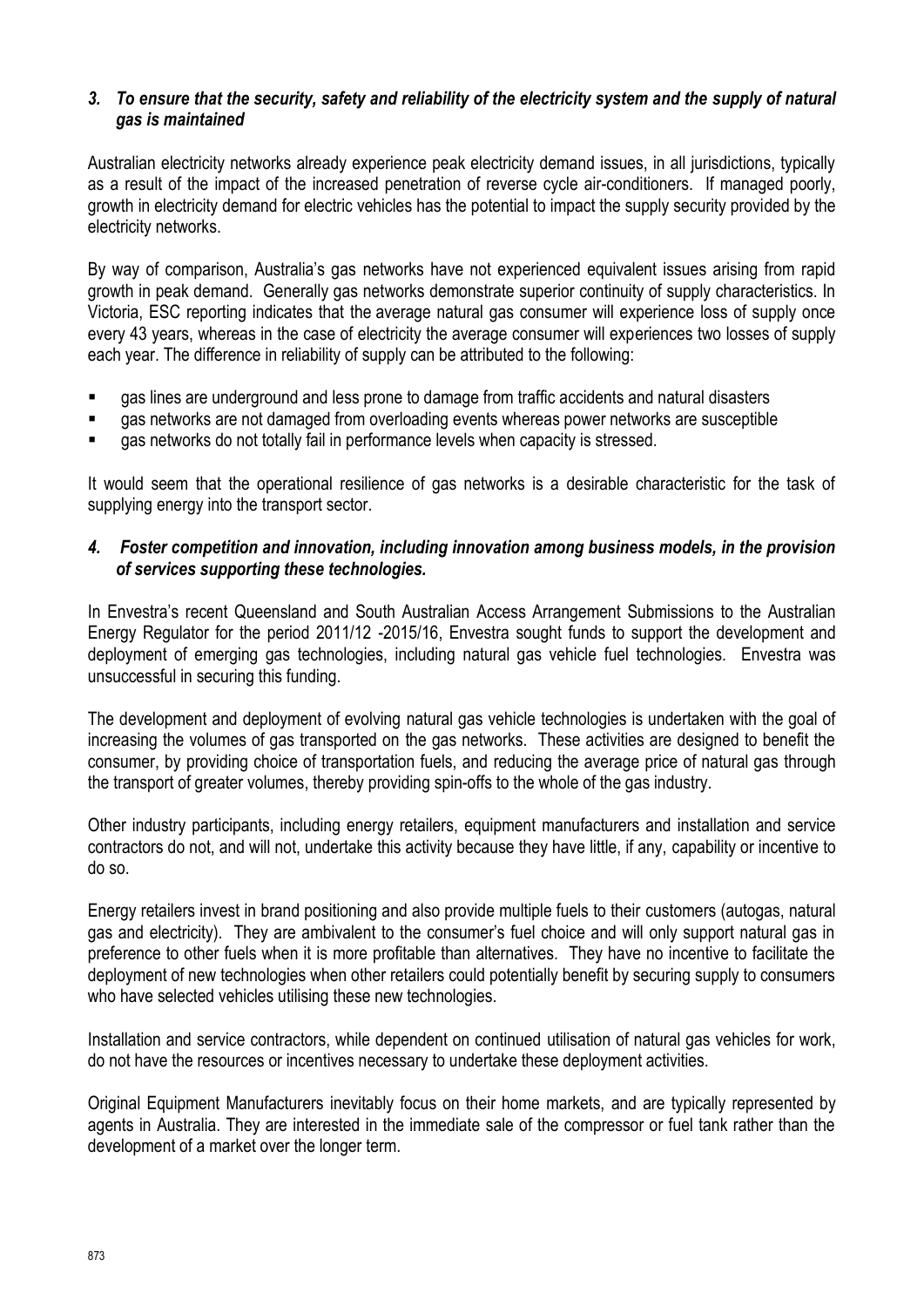In contrast, as the gas network owner will continue to transport gas to consumers over many years, it has an incentive to undertake activities to facilitate the deployment of evolving natural gas vehicle technologies because such activities are critical to sustaining the volumes of gas transported, given the currently limited range of residential applications for natural gas. This activity promotes a competitive market not only between fuels, but also between equipment manufacturers, all to the benefit of consumers.

Envestra believes that there is a well established regulatory rationale and precedent for establishing an innovation allowance of the type suggested here. That rationale is set out in Attachment A.

It is essential that the regulatory framework allows adequate funding for the deployment of evolving natural gas vehicle technologies. In the absence of such funding, opportunities to increase volumes transported on the gas networks through the provision of a choice of transportation fuels will be foregone, which is disadvantageous to consumers.

# *5. Conclusion*

Use of natural gas as a transport vehicle is a mature technology that is widely used in different parts of the world. The four countries with the highest penetration of natural gas vehicles are Pakistan (2.4 million vehicles, Argentina (1.8 million vehicles), Iran (1.7 million vehicles) and Brazil (1.6 million vehicles)<sup>1</sup>. Natural gas offers a number of benefits as a transport fuel:

- emissions are 5-10% less than petrol powered passenger vehicles;
- natural gas is significantly cheaper relative to diesel or petrol vehicles:
- **•** vehicles can be readily retrofitted to run on natural gas;
- technology to refuel natural gas vehicles at home or off the gas distribution network is available; and
- use of natural gas is especially attractive in countries with significant gas reserves like Australia.

However, there are a number of challenges:

- natural gas vehicles have a shorter driving range than conventional vehicles;
- **EXEDENT** investment costs for natural gas refuelling stations are higher than liquid fuels;
- costs of installing natural gas can be significant compared to conventional fuels.

It is premature to conclude that natural gas vehicles will not have great market reach. A preferred approach would be to put in place policies and regulatory settings that allow both electric and natural gas vehicle technologies to evolve. From a research and development perspective, it may be appropriate to examine whether the measures introduced by OfGem in the United Kingdom would facilitate efficient research and development into electric and natural gas vehicles in Australia.

**<sup>.</sup>** 1 International Association for Natural Gas Vehicles 2009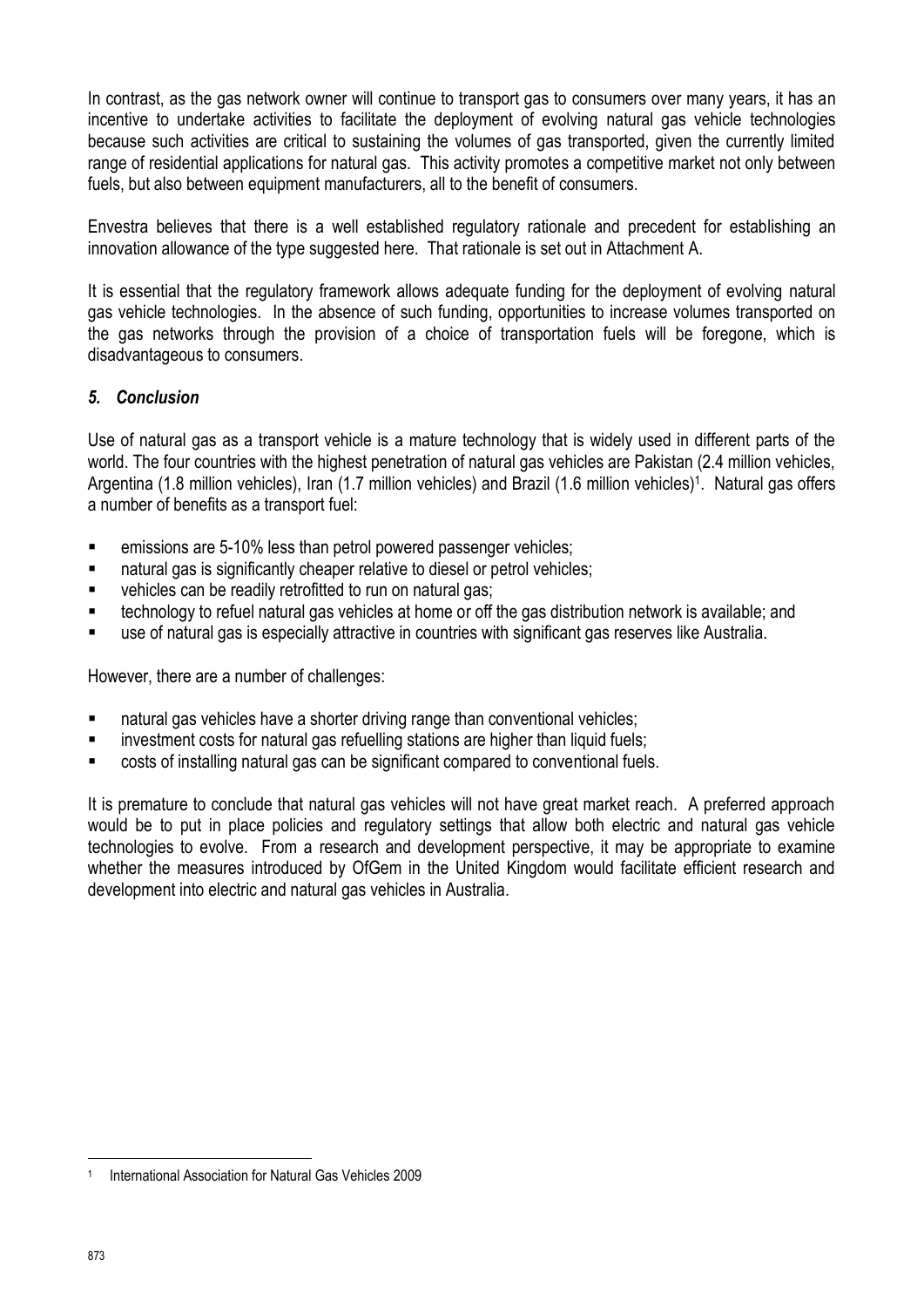# **ATTACHMENT A – REGULATORY RATIONALE AND PRECEDENT FOR THE APPROVAL OF AN INNOVATION ALLOWANCE**

In September 2009, the Australian Energy Market Commission (AEMC) released its final report titled "Review of Energy Market Frameworks in light of Climate Change Policies". In the report, the AEMC made the following point;

"As noted in the 2nd Interim Report, given the rate of change that is possible, there are potentially significant gains to be made from facilitating innovation in the approach distribution businesses take to managing reliability on the network. This may include changing the way distribution businesses work within the existing technological parameters or researching and developing new types of technology.

We considered that additional funding to assist distribution businesses to undertake research and development may be warranted in this circumstance. Submissions agreed that there would be benefits to providing additional support for innovation funding"<sup>2</sup>.

To explore this proposition, the AEMC commissioned NERA Economic Consulting (NERA) to consider: "whether a separate innovation funding scheme is required for network businesses and, if so, what design options should be considered."<sup>3</sup>

The NERA report specifically considers whether network businesses have sufficient incentives to undertake complex and potentially uncertain research and development to meet expected network operation challenges and facilitate DSP in the market.

The NERA paper:

- describes the lack of incentives for network businesses to undertake innovative R&D as part of the existing regulatory arrangements;
- **EXECTE FIGHT SUMMARY SUMMARY SCHEME FIGHT STARK ISSUES** FUNDING STARK ISSUES:
- sets out the possible design options for a R&D funding scheme; and
- provides NERA"s conclusions and sets out their recommendations.

## NERA concluded that;

"the existing regulatory arrangements seek to provide a strong incentive for distributors to seek out all available cost savings. On face value this would suggest that they would in turn create incentives for distributors to undertake research and development investments that are expected to lead to further cost savings. However, in practice the arrangements are likely to create a disincentive to undertake research and development because:

- the speculative nature of some research and development might not satisfy the capital expenditure tests of the regulator;
- many innovation projects are likely to have payback periods that extend across regulatory periods and the regulatory framework does not allow the firm to keep those benefits in order to justify the initial investment; and

**.** 

<sup>2</sup> Review of Energy Market Frameworks in light of Climate Change Policies" Final Report (30 September 2009) page 121

<sup>3</sup> An Innovation Funding Scheme for Network Businesses" A Report for the Australian Energy Market Commission (31 August 2009) – Appendix E page 187